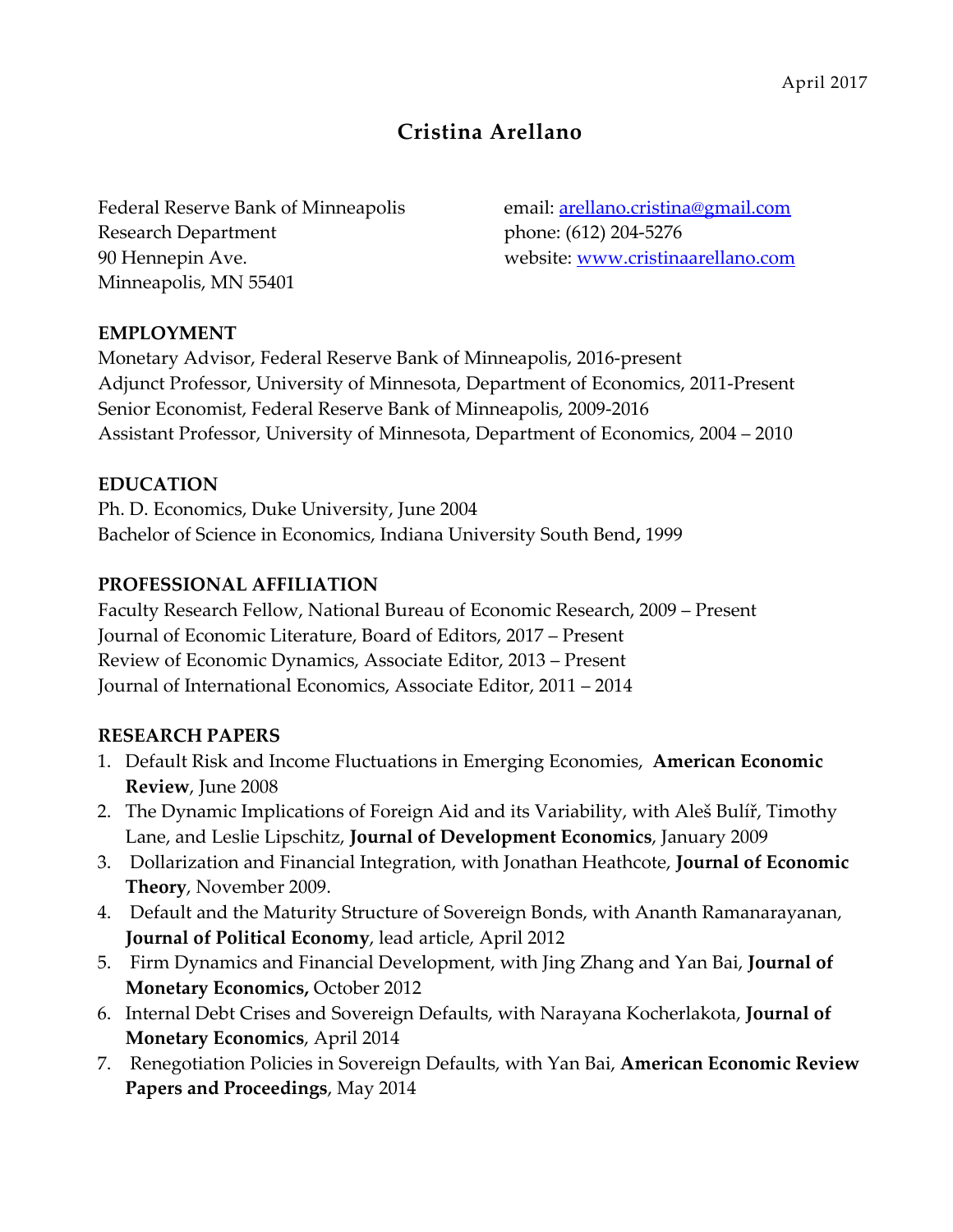- 8. Public and External Debt Crises, with Andrew Atkeson and Mark Wright, **NBER Macroeconomic Annual 2015,** January 2016
- 9. Fiscal Austerity during Debt Crises , with Yan Bai , **Economic Theory**, June 2016
- 10. Financial Markets and Fluctuations in Volatility, with Yan Bai and Patrick Kehoe, *revise and resubmit*, **Journal of Political Economy**, December 2016
- 11. Sovereign Default Risk and Firm Heterogeneity, with Yan Bai and Luigi Bocola, March 2017, *submitted*
- 12. Contagion of Sovereign Default, with Yan Bai and Sandra Lizarazo, April 2017
- 13. Default risk, Sectoral Reallocation, and Real Exchange Rates, with Yan Bai and Gabriel Mihalache, in progress
- 14. Partial Default, with Xavier Mateos-Planas and Jose-Victor Rios-Rull, May 2016
- 15. Credibility and the Maturity of Government Debt, with Yan Bai, Patrick Kehoe, and Ananth Ramanarayanan, in progress

### **OTHER PUBLICATIONS**

- 1. "Credit Frictions and 'Sudden Stops' in Small Open Economies: An Equilibrium Business Cycle Framework for Emerging market Crises," with Enrique Mendoza, in **Dynamic Macroeconomic Analysis: Theory and Policy in General Equilibrium** ed. S.Altug, J. Chadha and C. Nolan, Cambridge University Press, November 2003
- 2. "Productivity Levels, Dispersion and Growth in Ecuador", **Productivity in Latin America**, Inter-American Development Bank, February 2009
- 3. Comment on "Robust policymaking in the face of sudden stops" by Eric Young, **Journal of Monetary Economics**, July 2012
- 4. Comment on "Capital Flows Under Moral Hazard" by Victor Tsyrennikov, **Journal of Monetary Economics**, January 2013

### **GRANTS**

National Science Foundation Grant, 2006-2011, "Sovereign Default in Emerging Economies" National Science Foundation Grant, 2010-2015, "Aggregate Implications of Micro Heterogeneity" joint with Yan Bai

### **STUDENTS**

Costas Arkolakis (2007), Yale University**;** Ananth Ramanarayanan (2007), University of Western Ontario; Yoshinori Kurokawa (2007), SUNY at Buffalo; Mark Gibson (2007), Washington State University; Ruanjai Suwantaradon (2008), Singapore Management University; José Daniel Rodríguez-Delgado (2008), IMF; Katya Kartashova (2009), Bank of Canada; Ina Simanovska (2009), UC Davis; Miguel Ricaurte (2009), Banco Central de Chile; Ayse Erdogan (2009), Rochester Institute of Technology; Yelena Tuzova (2009), Claremont University; John Dalton (2010), Wake Forest University; Jacek Rothert (2010), US Naval Academy; Illenin Kondo (2012), Federal Reserve Board; Wyatt Brooks (2012), University of